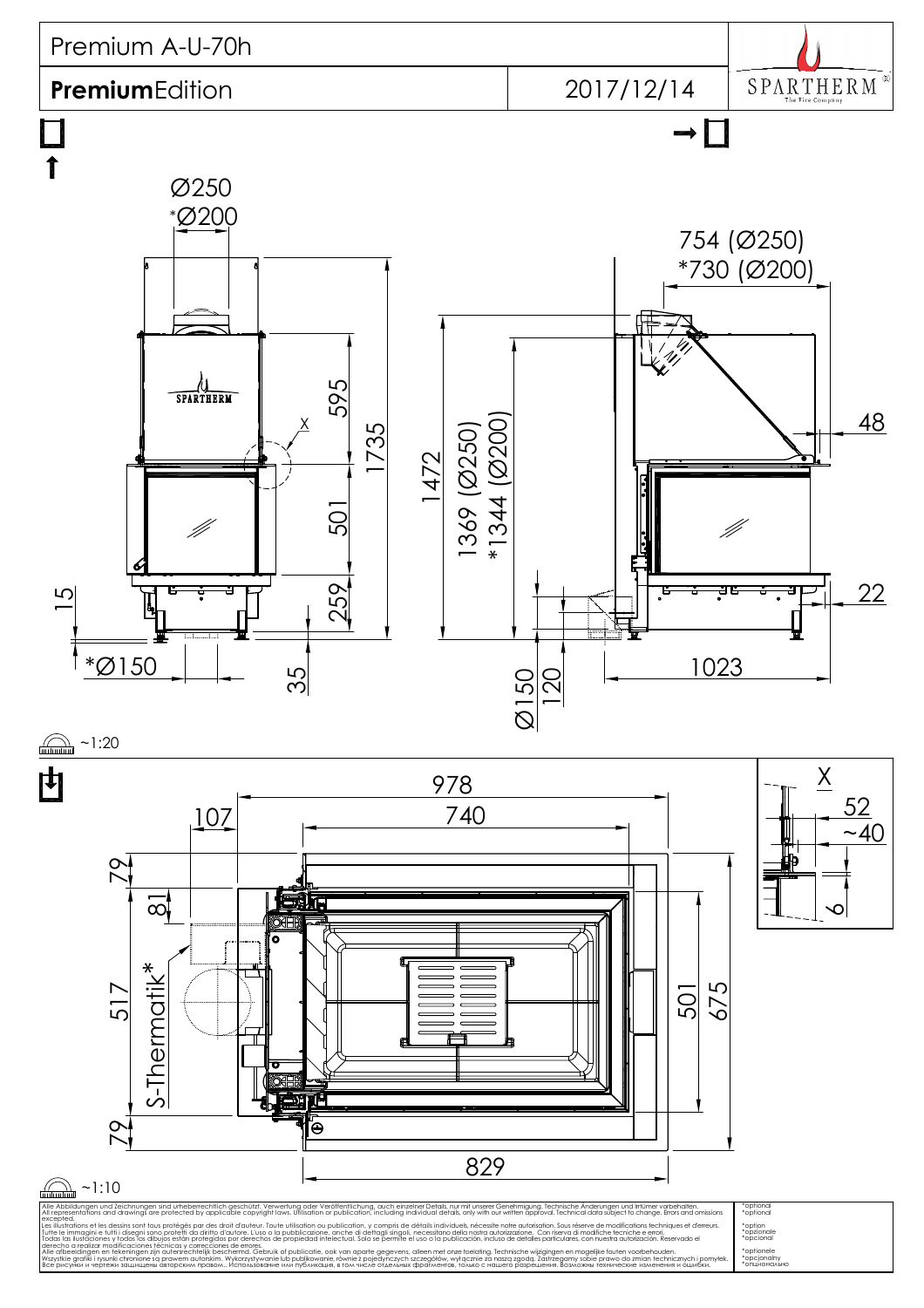



## $~1:10$ á

Alle Abbildungen und Zeichnungen sind urheberrechtlich geschützt. Verwertung oder Veröffentlichung, auch einzelner Details, nur mit unserer Genehmigung. Technische Änderungen und Irrtümer vorbehalten. All representations and drawings are protected by applicable copyright laws. Utilisation or publication, including individual details, only with our written approval. Technical data subject to change. Errors and omissions excepted. Les illustrations et les dessins sont tous protégés par des droit d'auteur. Toute utilisation ou publication, y compris de détails individuels, nécessite notre autorisation. Sous réserve de modifications techniques et d'er Tutte le immagini e tutti i disegni sono protetti da diritto d'autore. L'uso o la pubblicazione, anche di dettagli singoli, necessitano della nostra autorizzazione. Con riserva di modifiche tecniche e errori. Todas las ilustaciones y todos los dibujos están protegidos por derechos de propiedad intelectual. Solo se permite el uso o la publicación, incluso de detalles particulares, con nuestra autorización. Reservado el derecho a realizar modificaciones técnicas y correcciones de errores. Alle afbeeldingen en tekeningen zijn autersrechtelijk beschermd. Gebruik of publicatie, ook van aparte gegevens, alleen met onze toelating. Technische wijzigingen en mogelijke fouten voorbehouden. Wszystkie grafiki i rysunki chronione są prawem autorskim. Wykorzystywanie lub publikowanie, równie ż pojedynczych szczegółów, wyłącznie za naszą zgodą. Zastrzegamy sobie prawo do zmian technicznych i pomyłek.

Все рисунки и чертежи защищены авторским правом.. Использование или публикация, в том числе отдельных фрагментов, только с нашего разрешения. Возможны технические изменения и ошибки.

\*optional \*optional \*option \*opzionale \*opcional \*optionele \*opcjonalny \*опционально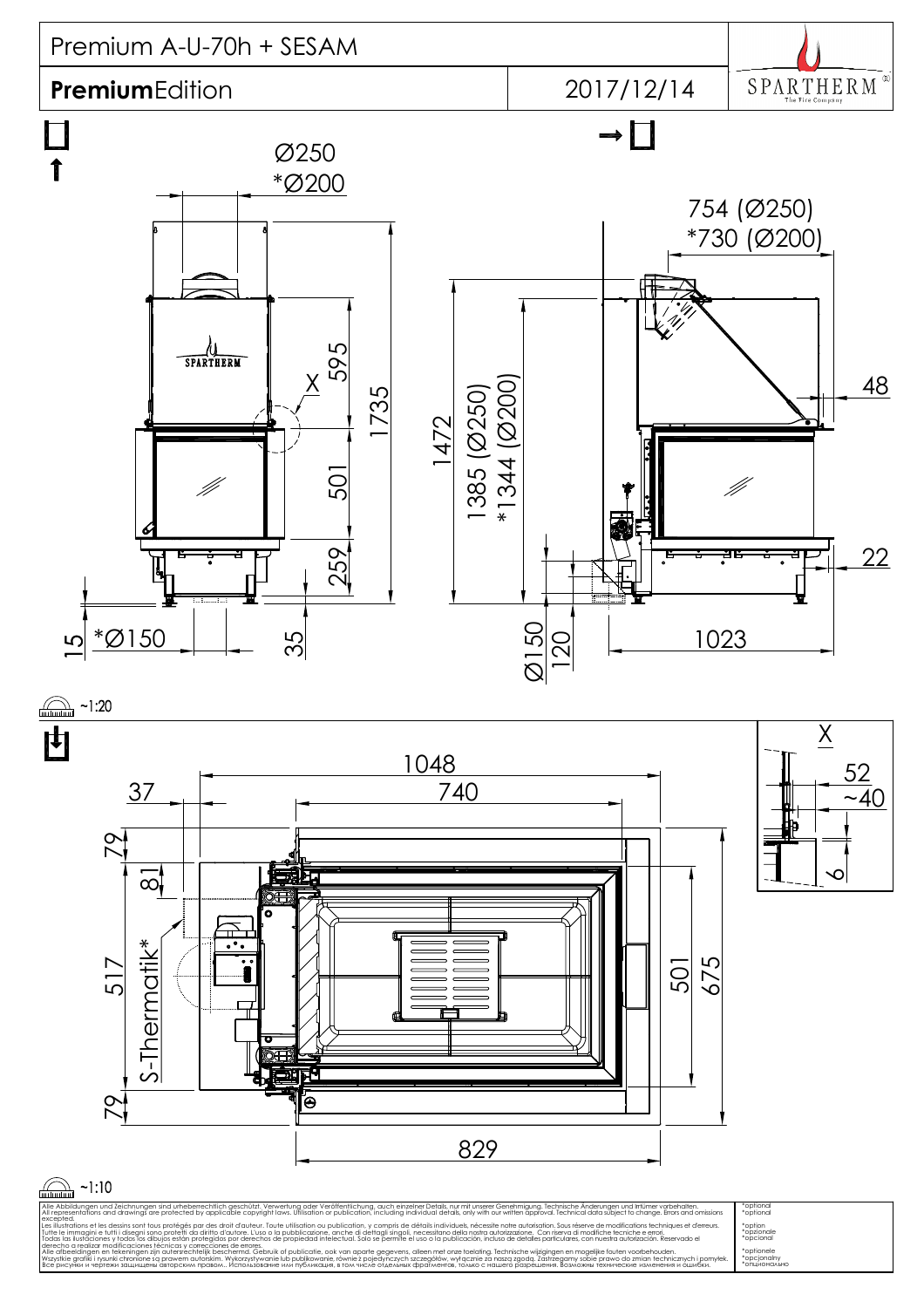



  $~10$  $\bm{\varsigma}$ 

Alle Abbildungen und Zeichnungen sind urheberrechtlich geschützt. Verwertung oder Veröffentlichung, auch einzelner Details, nur mit unserer Genehmigung. Technische Änderungen und Irrtümer vorbehalten. All representations and drawings are protected by applicable copyright laws. Utilisation or publication, including individual details, only with our written approval. Technical data subject to change. Errors and omissions excepted. Les illustrations et les dessins sont tous protégés par des droit d'auteur. Toute utilisation ou publication, y compris de détails individuels, nécessite notre autorisation. Sous réserve de modifications techniques et d'er Tutte le immagini e tutti i disegni sono protetti da diritto d'autore. L'uso o la pubblicazione, anche di dettagli singoli, necessitano della nostra autorizzazione. Con riserva di modifiche tecniche e errori. Todas las ilustaciones y todos los dibujos están protegidos por derechos de propiedad intelectual. Solo se permite el uso o la publicación, incluso de detalles particulares, con nuestra autorización. Reservado el derecho a realizar modificaciones técnicas y correcciones de errores. Alle afbeeldingen en tekeningen zijn autersrechtelijk beschermd. Gebruik of publicatie, ook van aparte gegevens, alleen met onze toelating. Technische wijzigingen en mogelijke fouten voorbehouden.

Wszystkie grafiki i rysunki chronione są prawem autorskim. Wykorzystywanie lub publikowanie, równie ż pojedynczych szczegółów, wyłącznie za naszą zgodą. Zastrzegamy sobie prawo do zmian technicznych i pomyłek. Все рисунки и чертежи защищены авторским правом.. Использование или публикация, в том числе отдельных фрагментов, только с нашего разрешения. Возможны технические изменения и ошибки.